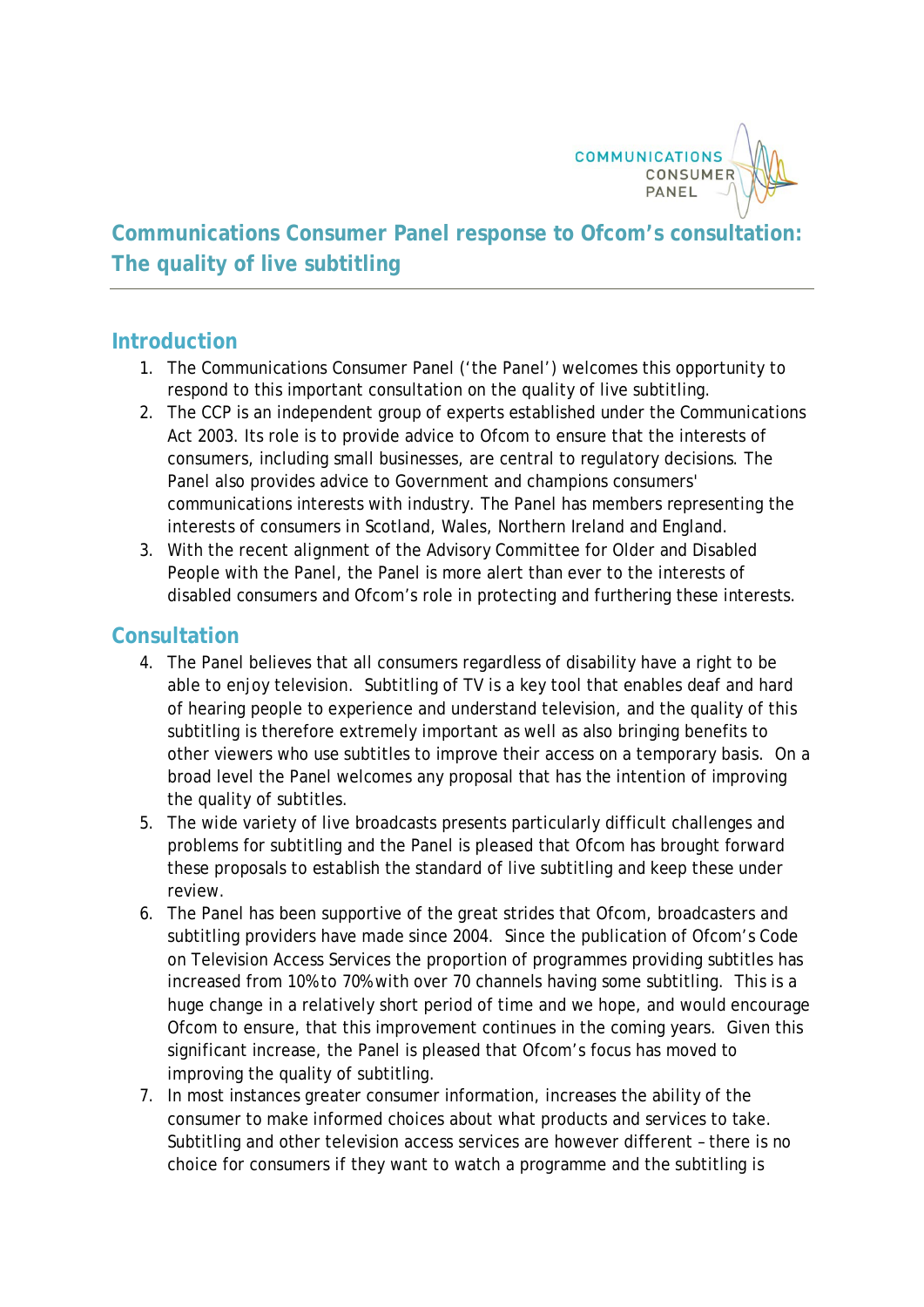below standard – apart from watching another channel. As such the publication of data on the quality and speed of subtitling, while being welcome, is only of use to viewers insofar as it will add weight and substantive evidence to individual experience. It will be of most use to Ofcom and to those with interest in the accessibility of television, such as organisations of deaf and hard of hearing people and consumer groups. Having more and better quality information will allow these organisations to engage more effectively with Ofcom, broadcasters and productions companies.

- 8. It is difficult, for the reasons discussed above for viewers to use their informed choice to put pressure on channels to improve subtitling, through not watching the channel. It is particularly important, therefore, that there should be effective means for consumers to report problems with subtitles and to receive responses to complaints, particularly for those who are deaf or hard of hearing. Failures can occur at a number of stages in the processes of broadcasting and reception, so consideration should be given to developing such a process.
- 9. With this in mind, the Panel believes that it falls to Ofcom to not only encourage broadcasters to improve the quality of subtitles, especially of live broadcasts, but to provide targets and take action where they fail to meet these targets. The proposals set out in the consultation are a good first step towards improving the quality and speed of subtitles and we hope that they will encourage broadcasters and production companies make improvements. However, we believe that Ofcom should be prepared for where this 'light touch' approach does not work and a more prescriptive approach may be appropriate. We understand the argument for not setting quality targets – that is, that not enough is known about what would reasonably be achievable. However, we do not accept this argument as sufficient grounds for not setting targets of some sort – if for no other reason than to establish a base line for the future. So while we understand that measurements of quality are complex, we believe that ambitious targets with penalties for failure to reach these targets should nonetheless be considered. The provision of information in itself is, of course, to be welcomed, but only as a means to giving greater clarity on where further regulation is required.
- 10. The Panel considers that if the quality of subtitles is to be improved then pressure needs to be brought to bear on all the components of the programming supply chain, not just on broadcasters. The Panel has some sympathy with broadcasters who receive programming shortly before broadcast and are then unable to provide subtitles of sufficient quality, and it welcomes the proposal to publish information on late delivered programmes. That said, broadcasters, should not use this as an excuse; they need to ensure that their processes are as efficient as possible in handling broadcasts, so that sufficient time is allowed to produce subtitles of sufficient quality. It is important therefore for Ofcom to ensure that the information they are publishing is given sufficient publicity to become an issue of great importance for the broadcasters. They will then be encouraged to make improvements to their processes and put pressure on their production partners to provide programmes in good time.
- 11. The Panel believes that consumers with accessibility issues should not have to be content with a service that is not the equal of the service enjoyed by other viewers. The Panel therefore welcomes the proposals to publish data on the delay